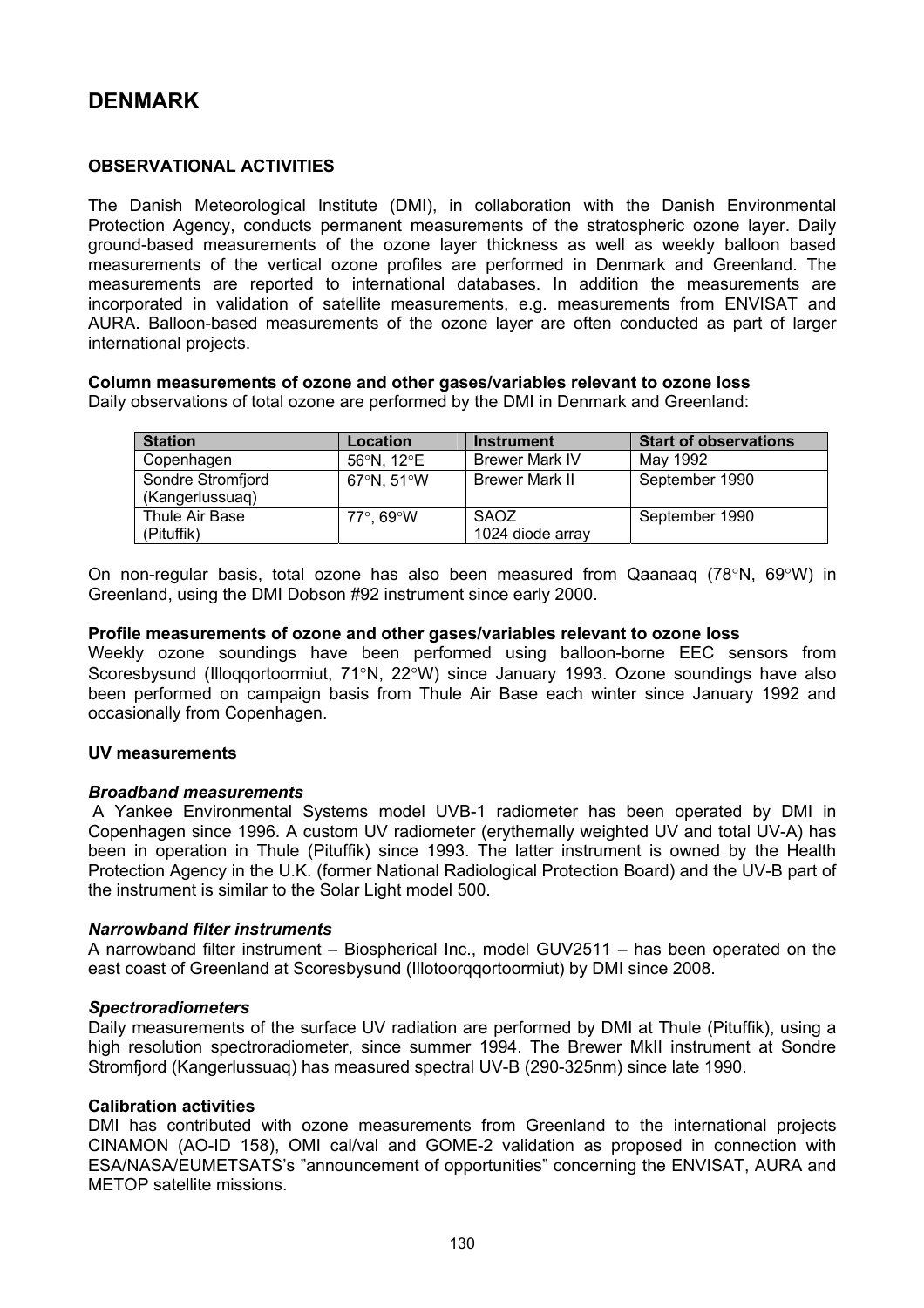# **RESULTS FROM OBSERVATIONS AND ANALYSIS**

Summer (June, July, August) average column ozone measurements, based on NASA TOMS Nimbus 7 version 8 (years 1979-1991) and DMI Brewer (years 1992-2007) from Kangerlussuaq, Greenland, are shown in left-hand side in the figure below. The whole data series shows a significant trend of -2.1 $\pm$ 1.1% per decade (2  $\sigma$ ) while there is no significant trend during the past 15 years.



Likewise summer (June, July, August) average column ozone measurements, based on NASA TOMS Nimbus 7 version 8 (years 1979-1991) and DMI Brewer (years 1992-2007) from Copenhagen, Denmark, are show in the right-hand side of the figure. The whole data series shows a significant trend of -2.6±1.2% per decade (2 σ) while there is no significant trend during the past 15 years.

# **THEORY, MODELLING, AND OTHER RESEARCH**

DMI has participated in major European Arctic and tropic campaigns since the beginning of the 1990's including EASOE, SESAME, THESEO, THESEO-2000-SOLVE, VINTERSOL, HIBISCUS, and Scout-AMMA, as well as a long series of EU-projects. The research is based on a broad spectrum of accessible observations, including data from the European environmental satellite ENVISAT and analyses of meteorological conditions in the stratosphere. The research includes analysis of transport of ozone depleted air masses from Arctic areas to mid-latitudes and experimental and theoretical studies of polar stratospheric clouds. In addition research is carried out on cirrus clouds from airplane condensation trails, and on cirrus clouds in the tropics, which is important for transport of water vapour to the stratosphere. Studies are performed on the downward influence from the stratosphere on tropospheric climate.

### **DISSEMINATION OF RESULTS**

### **Data reporting**

The measurements are reported to databases under Network for the Detection of Atmospheric Composition Change (NDACC) and World Ozone and UV-radiation Data Center (WOUDC) under the WMO-programme Global Atmosphere Watch (GAW).

### **Information to the public**

UV-index forecasts, based on Danish total ozone measurements, were initiated at DMI in summer 1992. This public service runs every summer season, made public on the Internet and in several media. DMI is responsible for the Near Real Time UV-index processing as part of the EUMETSAT Satellite Application Facility on Ozone and Atmospheric Chemistry Monitoring and provides daily global maps of clear sky UV-indices. As part of the ESA-GMES Service Elements project Promote,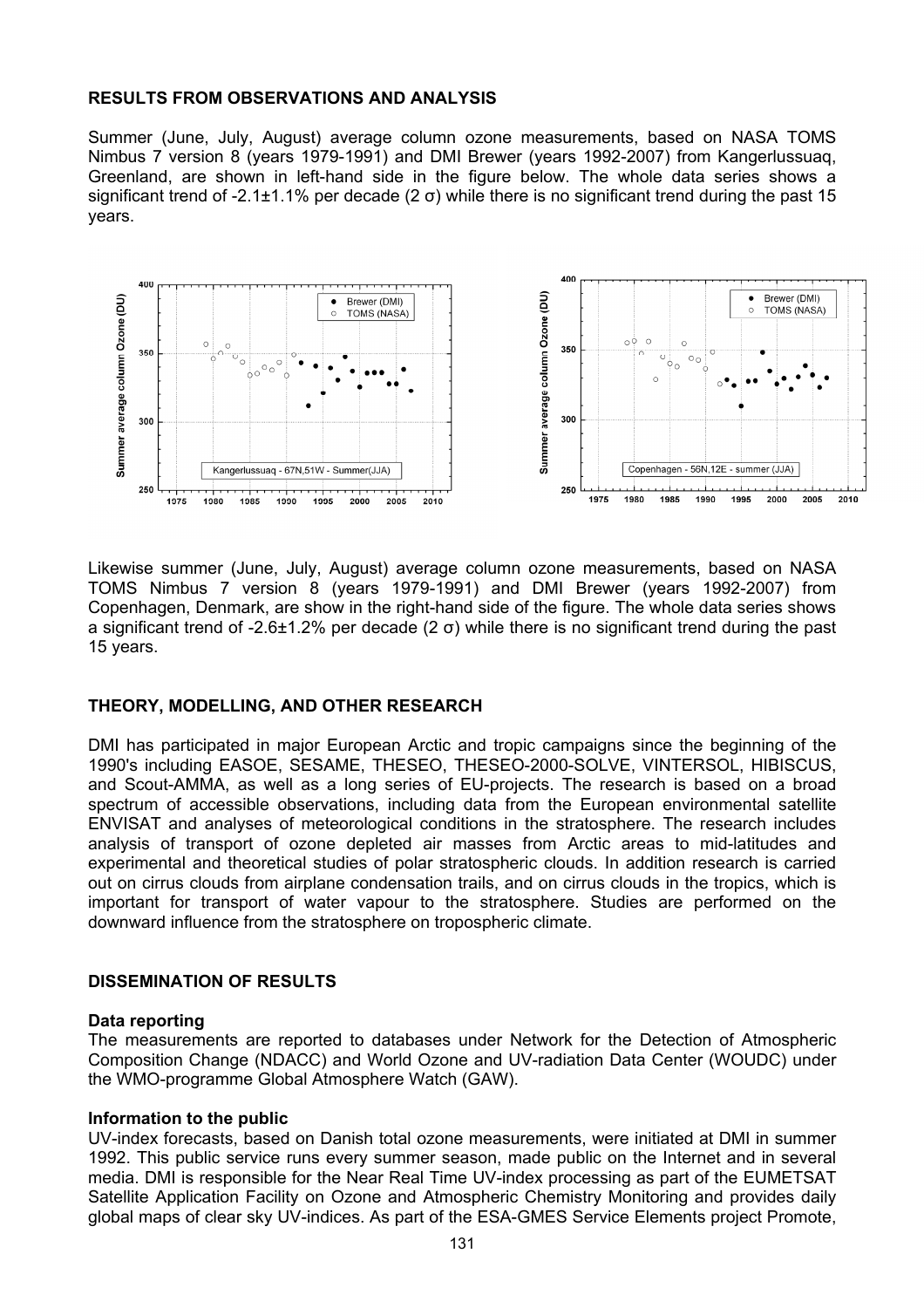DMI has initiated a UV service for Greenland in collaboration with the Greenland Directorate for Health. DMI's ozone measurements are made available on the Internet [\(www.dmi.dk\)](http://www.dmi.dk/) together with a status report (in Danish language).

#### **Relevant scientific papers**

- *Christensen, T., B. Knudsen, J.-P. Pommereau, G. Letrenne, A. Hertzog, F. Vial, J. Ovarlez, and M. Piot: Evaluation of ECMWF ERA-40 temperature and wind in the lower tropical stratosphere since 1988 from past long-duration balloon measurements. Atmospheric Chemistry and Physics, 7, 3399-3409, 2007.*
- *Daerden, F., N. Larsen, S. Chabrillat, Q. Errera, S. Bonjean, D. Fonteyn, K. Hoppel, and M. Fromm: A 3D-CTM with detailed online PSC-microphysics: analysis of the Antarctic winter 2003 by comparison with satellite observations. Atmospheric Chemistry and Physics, Vol. 7, 1755-1772, 2007.*
- *Kivi, R., E. Kyrö, T. Turunen, N.R.P. Harris, P. Von der Gathen, M. Rex and S.B. Andersen: Ozonesonde observations in the Arctic during 1989-2003: ozone variability and trends in lower stratosphere and free troposphere, accepted, J. Geophys. Res. 2007. Nielsen, J.K., N. Larsen, F. Cairo, G. Di Donfrancesco, J. M. Rosen, G. Durry, G. Held, and J. P. Pommereau: Solid particles in the tropical lowest stratosphere. Atmospheric Chemistry and Physics, 7, 685-695, 2007.*
- *Andersen, S.B. and B.M. Knudsen The influence of polar vortex ozone depletion on NH mid-latitude ozone trends in spring. Atmos. Chem. Phys., 6, 2837-2845, Andersen, S.B.; Weatherhead, E. C.; Stevermer, A.; Austin, J.; Brühl, C.; Fleming, E. L.; de Grandpré, J.; Grewe, V.; Isaksen, I.; Pitari, G.; Portmann, R. W.; Rognerud, B.; Rosenfield, J. E.; Smyshlyaev, S.; Nagashima, T.; Velders, G. J. M.; Weisenstein, D. K.; Xia, J. Comparison of recent modeled and observed trends in total column ozone. J. Geophys. Res., Vol. 111, No. D2, D02303, 10.1029/2005JD006091, 2006*
- *Höpfner, M., N. Larsen, R. Spang, B.P. Luo, J. Ma, S.H. Svendsen, S.D. Eckermann, B. Knudsen, P. Massoli, F. Cairo, G. Stiller, T. v. Clarmann, and H. Fischer: MIPAS detects Antarctic stratospheric belt of NAT PSCs caused by mountain waves, Atmospheric Chemistry and Physics , 6, 1221-1230, 2006.*
- *Knudsen, B.M., T. Christensen, U, A. Hertzog, A. Deme, F. Vial, J.-P. Pommereau, Accuracy of analyzed temperatures, winds and trajectories in the Southern Hemisphere tropical and midlatitude stratosphere as compared to long-duration balloon flights, Atm. Chem. Phys., Vol. 6, 5391-5397, 2006.*
- *Rex, M., R. Salawitch, H. Deckelmann, P. von der Gathen, N. Harris, M. Chipperfield, B. Naujokat, E. Reimer, M. Allaart, S. B. Andersen, R. Bevilacqua, G. Braathen, H. Claude, J. Davies, H. De Backer, H. Dier, V. Dorokov, H. Fast, M. Gerding, K. Hoppel, B. Johnson, E. Kyrö, Z. Litynska, D. Moore, T. Nagai, C. Parrondo, D. Risley, P. Skrivankova, R. Stübi, C. Trepte, P. Viatte, V. Yushkov and C. Zerefos: Arctic winter 2005: Implications for stratospheric ozone loss and climate change. Geophys. Res Lett., VOL. 33, L23808, doi:10.1029/2006GL026731, 2006*
- *Rivière, Emmanuel D., Virginie Marécal, Niels Larsen, and Sylvie Cautenet: Modelling study of the impact of deep convection on the UTLS air composition. Part 2: Ozone budget in the TTL. Atmospheric Chemistry and Physics, 6, 1585-1598, 2006.*
- *Streibel, M., M. Rex, P. von der Gathen, N.R.P. Harris, G.O. Braathen, E. Reimer, H. Deckelmann, M. Chipperfield, G. Millard, M. Allaart, S.B. Andersen, H. Claude, J. Davies, H. De Backer, H. Dier, V. Dorokov, H. Fast, M. Gerding, E. Kyrö, Z. Litynska, D. Moore, E. Moran, T. Nagai, H. Nakane, C. Parrondo, P. Skrivankova, R. Stübi, G. Vaughan, P. Viatte, V. Yushkov: Chemical ozone loss in the Arctic winter 2002/03 determined with Match, Atmos. Chem. Phys., 6, 2783-2792, 2006.*
- *Sugita, T., H. Nakajima, T. Yokota, H. Kanzawa, H. Gernandt, A. Herber, P. von der Gathen, G. König-Langlo, K. Sato, V. Dorokhov, V. A. Yushkov, Y. Murayama, M. Yamamori, S. Godin-Beekmann, F. Goutail, H. K. Roscoe, T. Deshler, M. Yela, P. Taalas, E. Kyrö, S. Oltmans, B. Johnson, M. Allaart, Z. Litynska, A. Klekociuk, S. B. Andersen, G. O. Braathen, H. De Backer,C. E. Randall, R. M. Bevilacqua, G.. Taha, L.W. Thomason, H. Irie, M. K. Ejiri, N. Saitoh, T. Tanaka, Y. Terao, H. Kobayashi, and Y. Sasan: Ozone profiles in high-latitude stratosphere and lower mesosphere measured by the Improved Limb Atmospheric Spectrometer (ILAS)-II: Comparison with other satellite sensors and ozonesondes. J. Geophys. Res. 111, D11S02, doi:10.1029/2005JD006439, 2006.*
- *Weisser, C., K. Mauersberger, J. Schreiner, N. Larsen, F. Cairo, J. Ovarlez, and T. Deshler: Composition analysis of liquid particles in the Arctic stratosphere under synoptic conditions. Atmos. Chem. Phys. 6, 689-696, 2006.*
- *Weatherhead, E.C. and S.B. Andersen: The Search for Signs of Recovery of the Ozone Layer. Nature, 441, 39-45, doi:10.1038/nature04746, 2006.*
- *Christensen, T., B. M. Knudsen, M. Streibel, S. B. Andersen, A. Benesova, G. Braathen, H. Claude, J. Davies, H. De Backer, H. Dier, V. Dorokhov, M. Gerding, M. Gil, B. Henchoz, H. Kelder, R. Kivi, E.*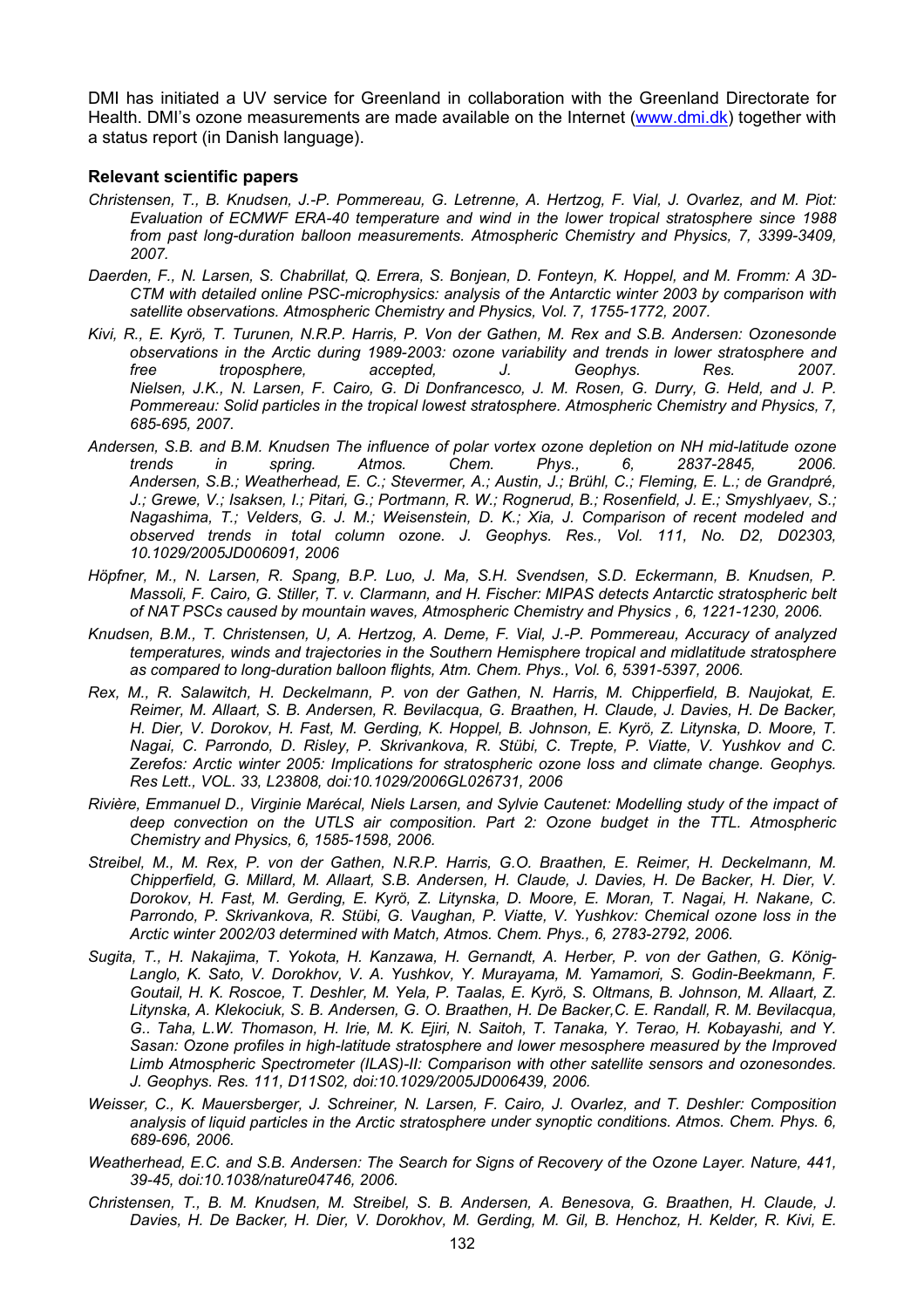*Kyrö, Z. Litynska, D. Moore, G. Peters, P. Skrivankova, R. Stübi, T. Turunen, G. Vaughan, P. Viatte, A. F. Vik, P. von der Gathen, I. Zaitcev,: Vortex-averaged Arctic ozone depletion in the winter 2002/2003. Atmospheric Chemistry and Physics, 5, 131-138, 2005.* 

- *Goutail, F., J.-P. Pommereau, F. Lefèvre, M. Van Roozendael, S.B. Andersen, B.-A. Kåstad Høiskar, V. Dorokhov, E. Kyro, M. Chipperfield and W. Feng, 2004: Early unusual ozone loss during the Arctic winter 2002/03 compared to other winters. Atmos. Chem. Phys., 5, 665-677, 2005.*
- *Karpetchko, A., E. Kyro, B. Knudsen, Arctic and Antarctic polar vortices 1957-2002 as seen from the ERA-40 reanalyses, J. Geophys. Res., 110, D21109, doi:10.1029/2005JD006113, 2005.*
- *Knudsen, B.M., Jønch-Sørensen, H., Eriksen, P., Johnsen, B.J., and Bodeker, G.E.: UV radiation below an Arctic vortex with severe ozone depletion. Atmos. Chem. Phys., 5, 2981-2987, 2005.*
- *Scarchilli, C., A. Adriani, F. Cairo, G. Di Donfrancesco, C. Buontempo, M. Snels, M. Luisa Moriconi, T. Deshler, N. Larsen, B. Luo, K. Mauersberger, J. Ovarlez, J. Rosen and J. Schreiner: Determination of PSC Particle Refractive Indexes using In Situ Optical Measurements and T-Matrix Calculations, App. Optics, 44, 3302-3311, 2005.*
- *Svendsen, S.H., N. Larsen, B. Knudsen, S.D. Eckermann , and E.V. Browell: Influence of mountain waves and NAT nucleation mechanisms on Polar Stratospheric Cloud formation at local and synoptic scales during the 1999-2000 Arctic winter. Atmospheric Chemistry and Physics, Atmos. Chem. Phys., 5, 739- 753, 2005.*
- *Weatherhead, Betsy, Aapo Tanskanen, Amy Stevermer, Signe Bech Andersen, Antti Arola, John Austin, Germar Bernhard, Howard Browman, Vitali Fioletov, Volker Grewe, Jay Herman, Weine Josefsson, Arve Kylling, Esko Kyrö, Anders Lindfors, Drew Shindell, Petteri Taalas, David Tarasick , Valery Dorokhov, Bjorn Johnsen, Jussi Kaurola, Rigel Kivi, Nikolay Krotkov, Kaisa Lakkala, Jacqueline Lenoble, David Sliney: Arctic Climate Impact Assessment: Chapter5, Atmospheric Ozone and UV Radiation. Cambridge University Press, 2005.*

### **PROJECTS AND COLLABORATION**

Thule and Sondre Stromfjord are primary Arctic stations within the Network for the Detection of Atmospheric Composition Change. In addition to the DMI instrumentation, aerosol lidars are operated at these stations by the University of Rome (Italy) and SRI International (USA), respectively, together with an FTIR spectrometer at Thule, operated by National Center for Atmospheric Research (USA). DMI also collaborates with Service d'Aeronomie du CNRS (France) for daily total ozone measurements by a SAOZ instrument at Scoresbysund which is a supplementary NDACC-station. DMI participates in the EU-project Global Earth Observation and Monitoring (Geomon) providing SAOZ total ozone data from Greenland.

Within the current EU-project Stratosphere-Climate links with emphasis on the UTLS (Scout-O3) DMI is involved in modelling aspects of the stratosphere-troposphere coupling, investigating to what extent the downward propagation can increase the performance of operational dynamical seasonal-prediction models, and to what extent a well-resolved stratosphere is important for the modelling of the tropospheric climate. In Scout-O3 DMI is also involved in tropical balloon-borne investigations of transport of water vapour to the stratosphere.

The DMI participates in EUMETSAT's Satellite Application Facility on Ozone and Atmospheric Chemistry Monitoring, developing operational UV-index products, based on satellite measurements of the ozone layer, and DMI participates in the EU-project Global Earth-System Monitoring Using Satellite and In-Situ Data (GEMS) concerning validation of UV-indices.

### **FUTURE PLANS**

National funding for ozone and UV monitoring in Denmark and Greenland is secured until the end of 2009. After this period the funding situation will be renegotiated.

Research efforts will be directed towards improved understanding of the role of stratospheric changes for tropospheric climate including the dynamical coupling between the troposphere and the stratosphere, and to assess how well this coupling is included in current chemistry-climate